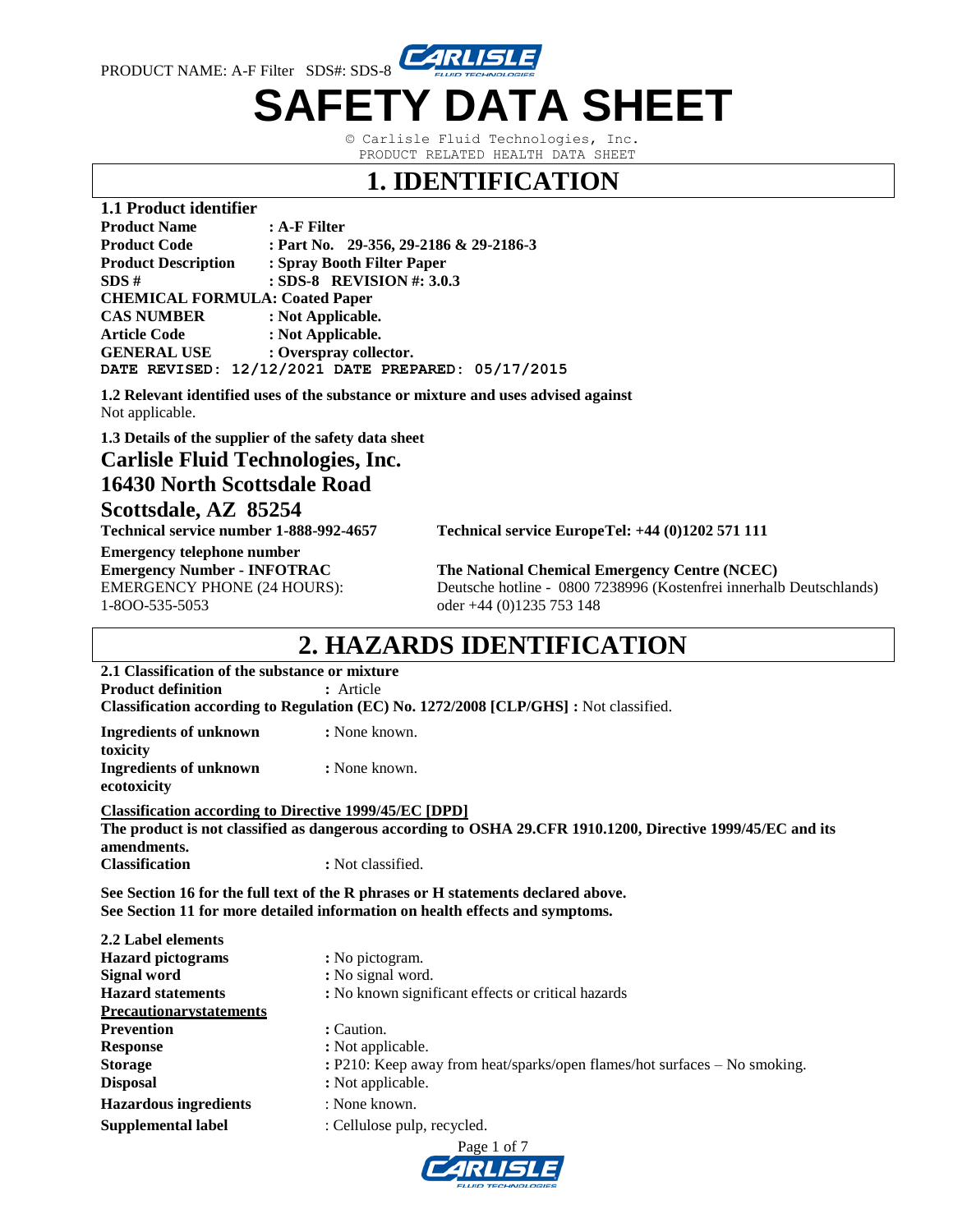

PRODUCT NAME: A-F Filter SDS#: SDS-8 **elements** 

| <b>Special packaging requirements</b><br><b>Containers to be fitted</b><br>with child-resistant<br>fastenings                                                                | : Not applicable.                                                                                                  |
|------------------------------------------------------------------------------------------------------------------------------------------------------------------------------|--------------------------------------------------------------------------------------------------------------------|
| Tactile warning of danger                                                                                                                                                    | : Not applicable.                                                                                                  |
| 2.3 Other hazards<br>Other hazards which do not result in classification<br><b>Properties affecting health</b><br><b>Principle routes of exposure</b><br><b>Skin contact</b> | : Harmful if swallowed.<br>: Skin, eye, inhalation, ingestion.<br>: Superficial laceration (paper cuts) may occur. |
| Eye contact                                                                                                                                                                  | : Direct contact with eyes may cause temporary irritation as a foreign object in<br>the eye.                       |
| <b>Inhalation</b>                                                                                                                                                            | : No health effects expected with normal use of product.                                                           |
| <b>Ingestion</b>                                                                                                                                                             | : May result in obstruction and temporary irritation of the digestive tract.                                       |
| <b>Chronic Effects:</b> not applicable                                                                                                                                       |                                                                                                                    |

**Medical Conditions Aggravated by Long-Term Exposure:** asthma, allergies

**Target Organs:** skin and eyes

**Signs and Symptoms:** Adverse allergic reactions to paper dust may result in, but are not limited to, redness and irritation of

the eyes and skin. If such a reaction occurs, seek medical attention.

### **3. COMPOSITION/INFORMATION ON INGREDIENTS**

**Ingredient: Recycled cellulose pulp. Wt. %: 100 CAS#: None.**

**This material is considered to be an "Article" under 29 CFR 1910.1200 (Hazard Communication). The information in this SDS is provided for situations where this article may be deformed creating dusts which may be potentially hazardous. The trade secret components of this product are non-hazardous based on the manufacturer's hazard evaluation.**

#### **4. FIRST AID MEASURES**

#### **4.1 Description of first aid measures**

| <b>EYE CONTACT</b>                  | : If irritation occurs, flush eyes with water. Remove contact lenses if worn. If abrasion or<br>scratch occurs, seek medical attention. |
|-------------------------------------|-----------------------------------------------------------------------------------------------------------------------------------------|
| <b>INHALATION</b>                   | : Not a normal route of exposure.                                                                                                       |
| <b>SKIN CONTACT</b>                 | : If irritation occurs due to dust, flush skin with water. If minor laceration occurs, wash with<br>antibacterial soap and bandage.     |
| <b>INGESTION</b>                    | : If product is swallowed and obstruction occurs, seek medical attention.                                                               |
|                                     | <b>Protection of first-aiders:</b> No known significant effects or critical hazards.                                                    |
|                                     | 4.2 Most important symptoms and effects, both acute and delayed                                                                         |
| <b>Potentialacutehealtheffects</b>  |                                                                                                                                         |
| Eve contact                         | : No known significant effects or critical hazards.                                                                                     |
| <b>Inhalation</b>                   | : No known significant effects or critical hazards.                                                                                     |
| <b>Skin contact</b>                 | : No known significant effects or critical hazards.                                                                                     |
| <b>Ingestion</b>                    | : No known significant effects or critical hazards.                                                                                     |
| <b>Over-exposure signs/symptoms</b> |                                                                                                                                         |
| Eye contact                         | : No specific data.                                                                                                                     |
| <b>Inhalation</b>                   | : No specific data.                                                                                                                     |
| <b>Skin contact</b>                 | : No specific data.                                                                                                                     |
| <b>Ingestion</b>                    | : No specific data.                                                                                                                     |
|                                     | 4.3 Indication of any immediate medical attention and special treatment needed                                                          |
| Notes to physician                  | : Symptoms may not appear immediately.                                                                                                  |
| <b>Specific treatments</b>          | : No specific treatment.                                                                                                                |

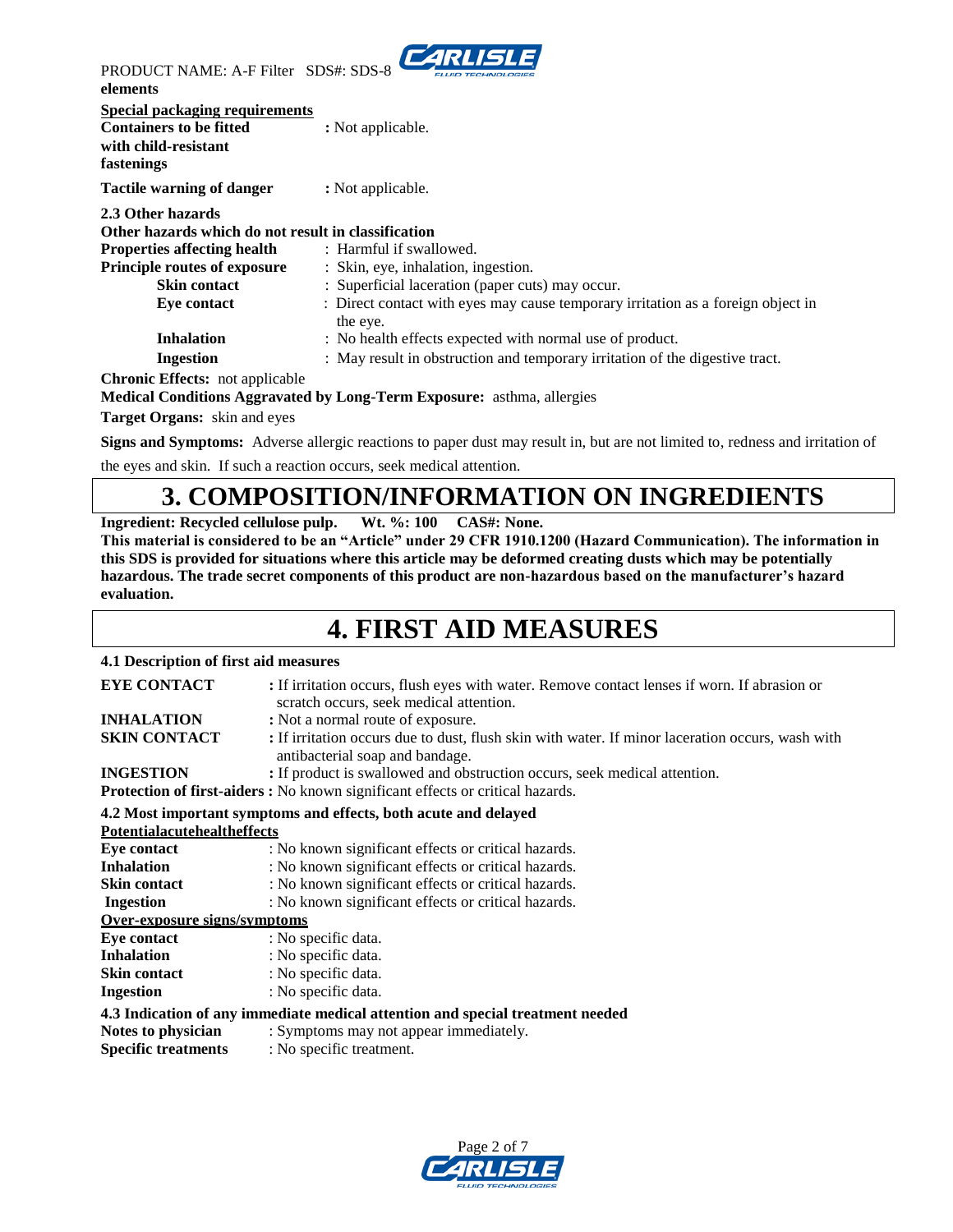PRODUCT NAME: A-F Filter SDS#: SDS-8



## *5. FIRE FIGHTING MEASURES*

| 5.1 Extinguishing media<br>Suitable extinguishing media                                                                                                                                                                                                                                                   | : Water, multi-purpose dry chemical.                                                                                                                                                                                                                                                                                                                                                                                                                                                                                       |  |  |  |
|-----------------------------------------------------------------------------------------------------------------------------------------------------------------------------------------------------------------------------------------------------------------------------------------------------------|----------------------------------------------------------------------------------------------------------------------------------------------------------------------------------------------------------------------------------------------------------------------------------------------------------------------------------------------------------------------------------------------------------------------------------------------------------------------------------------------------------------------------|--|--|--|
| Unsuitable extinguishing media                                                                                                                                                                                                                                                                            | : None known.                                                                                                                                                                                                                                                                                                                                                                                                                                                                                                              |  |  |  |
| 5.2 Special hazards arising from the substance or mixture                                                                                                                                                                                                                                                 |                                                                                                                                                                                                                                                                                                                                                                                                                                                                                                                            |  |  |  |
| <b>Flammability class</b><br><b>Fire retardant method</b><br><b>Flash Point</b><br><b>Autoignition Temperature</b><br><b>Sensitivity to Static Discharge</b><br>Hazards from the substance or mixture<br><b>Unusual Fire and Explosion Hazards</b><br><b>Hazardous combustion products</b><br><b>Note</b> | : Product is a combustible solid.<br>: Water, carbon dioxide, dry chemical, foam.<br>: $350^{\circ}$ C, $662^{\circ}$ F<br>$\overline{0}$<br>$\overline{0}$<br>: $450^{\circ}$ C, $842^{\circ}$ F.<br>$:$ None.<br>: None.<br>: Undetermined.<br>: Carbon monoxide, carbon dioxide.<br>: Flash point/autoignition temperature listed is the commonly accepted values<br>for paper but may vary considerably based on the pulping process.<br>Values specific to the pulping process used in the making of this product are |  |  |  |
| 5.3 Advice for firefighters<br><b>Special precautions for fire-fighters</b>                                                                                                                                                                                                                               | not available.<br>: None.                                                                                                                                                                                                                                                                                                                                                                                                                                                                                                  |  |  |  |
| Special protective equipment for<br>fire-fighters                                                                                                                                                                                                                                                         | : Fire-fighters should wear appropriate protective equipment and self-<br>contained breathing apparatus (SCBA) with a full face-piece operated in<br>positive pressure mode. Clothing for fire-fighters (including helmets,<br>protective boots and gloves) conforming to European standard EN 469 will<br>provide a basic level of protection for chemical incidents.                                                                                                                                                     |  |  |  |

**HMIS RATING:** See Section 15.

# **6. ACCIDENTAL RELEASE MEASURES**

**6.1 Personal precautions, protective equipment and emergency procedures**

| For non-emergency<br>personnel                            | : No action shall be taken involving any personal risk or without suitable training.                                                                                                                                                                     |  |  |  |  |
|-----------------------------------------------------------|----------------------------------------------------------------------------------------------------------------------------------------------------------------------------------------------------------------------------------------------------------|--|--|--|--|
| For emergency responders                                  | : If specialized clothing is required to deal with the spillage, take note of any<br>information regarding personal protective equipment in Section 8.                                                                                                   |  |  |  |  |
| <b>6.2 Environmental precautions</b>                      | : Keep out of drains, sewers, ditches and waterways. If paper material does not have any<br>paint on the surface it is biodegradable and incinerable.                                                                                                    |  |  |  |  |
| 6.3 Methods and materials for containment and cleaning up |                                                                                                                                                                                                                                                          |  |  |  |  |
| <b>Small spill</b><br>Large spill                         | : Scoop up material and place in a disposal container.<br>: Pick up large pieces and place in a suitable container. Dispose of via a licensed waste<br>disposal contractor depending on paper contamination. Note: see section 13 for waste<br>disposal. |  |  |  |  |
| <b>6.4 Reference to other sections</b>                    | : See Section 1 for emergency contact information.<br>See Section 8 for information on appropriate personal protective equipment.<br>See Section 13 for additional waste treatment information.                                                          |  |  |  |  |

## **7. HANDLING AND STORAGE**

**7.1 Precautions for safe handling Protective measures** : Gloves recommended for the protection of hands against superficial lacerations (paper cuts) and in case of allergic reaction. Handle with care to prevent physical damage to product. Avoid product contact with water. (see Section 8 for additional information) **Advice on general occupational** : Eating, drinking and smoking should be prohibited in areas where this material is **hygiene** handled, stored and processed. Workers should wash hands and face before eating, drinking and smoking. **7.2 Conditions for safe storage,** : Store in a cool, dry location away from flames and sparks. **including any incompatibilitie**s

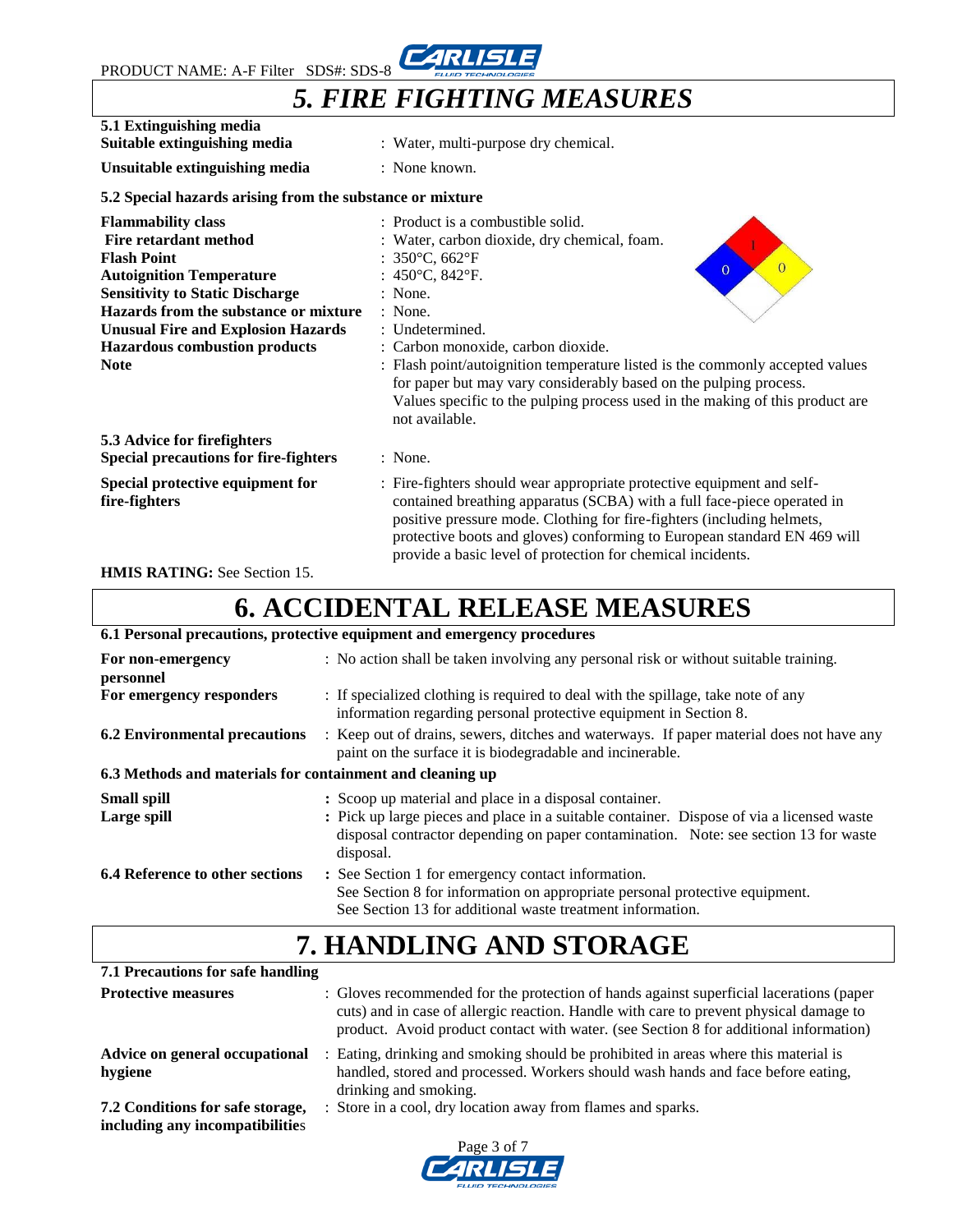

• P210: Keep away from heat/sparks/open flames/hot surfaces – No smoking

#### **7.3 Specific end use(s)**

**Recommendations** : Not available.

**Industrial sector specific solutions** : Not available.

#### **8. EXPOSURE CONTROLS/PERSONAL PROTECTION**

#### **8.1 Control parameters**

**Ingredients Exposure Limits**

Cellulose pulp OSHA-PEL: not available ACGIH-TLV: not available **8.2 Exposure controls Appropriate engineering :** No special ventilation required.  **controls Personal Protection Equipment Eye Protection : Safety glasses recommended, none required. Skin Protection : Gloves recommended, none required. Respiratory Protection :** None required. **Other protective clothing:** None. **Hygienic Practices:** Handle according to established hygiene and safety practices. Wash hands after handling recommended.

### **9. PHYSICAL AND CHEMICAL PROPERTIES**

**9.1 Information on basic physical and chemical properties**

| <b>Physical state</b>               |    | Solid.            |
|-------------------------------------|----|-------------------|
| Color                               |    | : White.          |
| Odor                                |    | : Odorless.       |
| <b>Appearance</b>                   |    | Opaque paper.     |
| рH                                  |    | : Not available.  |
| <b>Melting point/freezing point</b> |    | : Not available.  |
| <b>Initial boiling point and</b>    |    | : Not available.  |
| boiling range                       |    |                   |
| <b>Flash point</b>                  |    | : 662°F, 350°C.   |
| <b>Flammability (solid, gas)</b>    |    | : Not available.  |
| <b>Burning time</b>                 |    | : Not applicable. |
| <b>Burning rate</b>                 | t. | Not applicable.   |
| <b>Upper/lower flammability or</b>  |    | : Not available.  |
| explosive limits                    |    |                   |
| Vapor pressure                      |    | : Not available.  |
| <b>Density</b>                      |    | : Not available.  |
| Solubility(ies)                     |    | : Not available.  |
| <b>Partition coefficient:</b>       |    | : Not available.  |
| n- octanol/water                    |    |                   |
| <b>Auto-ignition temperature</b>    |    | : Not available.  |
| <b>Decomposition temperature</b>    |    | Not available.    |
| <b>Viscosity</b>                    |    | : Not available.  |
| <b>Explosive properties</b>         |    | : Not available.  |
| voc                                 |    | $:$ None.         |
| <b>Oxidizing properties</b>         |    | : Not available.  |
| 9.2 Other information               |    |                   |

No additional information.

#### **10. STABILITY AND REACTIVITY**

- 
- **10.1 Reactivity** : Avoid open flames and sparks.
- **10.2 Chemical stability** : Stable under normal storage conditions.
- **10.3 Possibility of hazardous** : No dangerous reaction known under conditions of normal use.

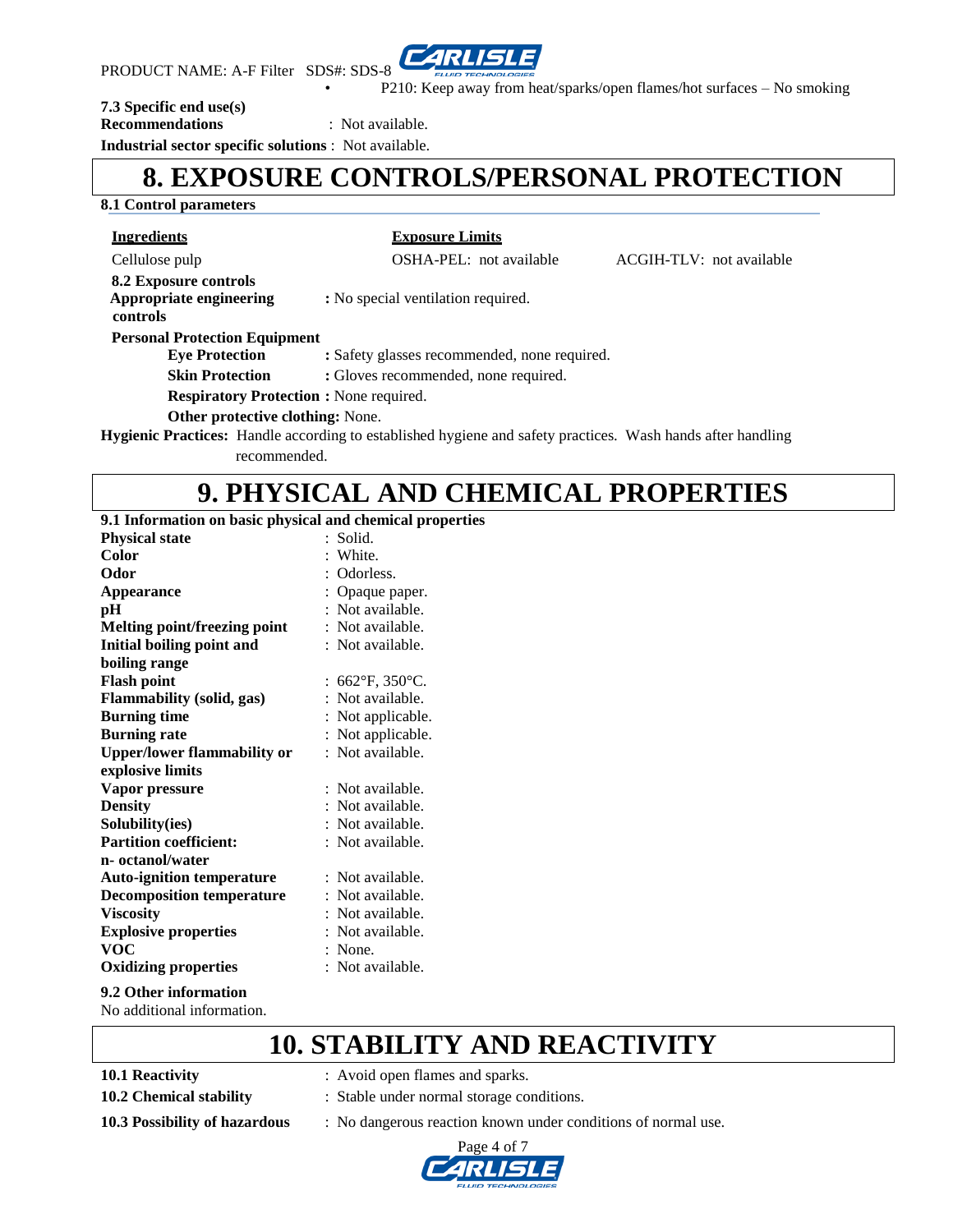

PRODUCT NAME: A-F Filter SDS#: SDS-8 **reactions**

**10.4 Conditions to avoid** : Avoid open flames and sparks.

- 
- **10.5 Incompatible materials** : None known.
	-

**products**

**10.6 Hazardous decomposition** : May include, and are not limited to, oxides of carbon.

## **11. TOXICOLOGICAL INFORMATION**

| 11.1 Acutetoxicity                                       |                                                                                                |
|----------------------------------------------------------|------------------------------------------------------------------------------------------------|
| <b>Effects of Acute Exposure</b>                         | : Not applicable.                                                                              |
| (LD50 oral and LC50)                                     |                                                                                                |
| 11.2 Acute toxicity estimates                            |                                                                                                |
| <b>Conclusion/Summary</b>                                | : Not applicable.                                                                              |
| 11.3 Irritation/Corrosion                                |                                                                                                |
| <b>Conclusion/Summary</b>                                | : Not available.                                                                               |
| 11.4 Sensitizer                                          |                                                                                                |
| <b>Conclusion/Summary</b>                                | : Not available.                                                                               |
| 11.5 Mutagenicity                                        |                                                                                                |
| <b>Conclusion/Summary</b>                                | : Not available.                                                                               |
| 11.6 Carcinogenicity                                     |                                                                                                |
| <b>Conclusion/Summary</b>                                | : Not available.                                                                               |
| 11.7 Reproductive toxicity                               |                                                                                                |
| <b>Conclusion/Summary</b>                                | : Not available.                                                                               |
|                                                          |                                                                                                |
| 11.8 Teratogenicity                                      |                                                                                                |
| <b>Conclusion/Summary</b>                                | : Not available.                                                                               |
| 11.9 Specific target organ toxicity (single exposure)    |                                                                                                |
| Not hazardous.                                           |                                                                                                |
| 11.10 Specific target organ toxicity (repeated exposure) |                                                                                                |
| <b>Conclusion/Summary</b>                                | : Not hazardous.                                                                               |
| 11.11 Aspiration hazard                                  |                                                                                                |
| <b>Conclusion/Summary</b>                                | : Not hazardous.                                                                               |
|                                                          | 11.12 Information on the likely routes of exposure : Not hazardous.                            |
| 11.13 Potential acute health effects                     |                                                                                                |
| <b>Inhalation</b>                                        | : Not applicable for product in purchased form.                                                |
| <b>Ingestion</b>                                         | : May result in obstruction and temporary irritation of the digestive tract.                   |
| <b>Skin contact</b>                                      | : Not applicable for product in purchased form. Adverse allergic reactions may                 |
|                                                          | result in, but are not limited to, redness and irritation.                                     |
|                                                          | : Not applicable for product in purchased form. Adverse allergic reactions may                 |
| <b>Eye contact</b>                                       | result in, but are not limited to, redness and irritation.                                     |
|                                                          |                                                                                                |
|                                                          | 11.4 Symptoms related to the physical, chemical and toxicological characteristics              |
| <b>Inhalation</b>                                        | : No specific data.                                                                            |
| <b>Ingestion</b>                                         | : No specific data.                                                                            |
| <b>Skin contact</b>                                      | : No specific data.                                                                            |
| <b>Eye contact</b>                                       | : No specific data.                                                                            |
|                                                          | 11.15 Delayed and immediate effects and also chronic effects from short and long term exposure |
| Short term exposure                                      |                                                                                                |
| <b>Potential immediate effects</b>                       | : Not available.                                                                               |
| <b>Potential delayed effects</b>                         | : Not available.                                                                               |
|                                                          |                                                                                                |
| <b>Long term exposure</b>                                |                                                                                                |
| <b>Potential immediate effects</b>                       | : Not hazardous.                                                                               |
| <b>Potential delayed effects</b>                         | : Not hazardous.                                                                               |
| 11.16 Potential chronic health effects                   |                                                                                                |
| <b>Effects of Chronic Exposure</b>                       | : Not hazardous.                                                                               |
| <b>General</b>                                           | : No known significant effects or critical hazards.                                            |
|                                                          |                                                                                                |
| Carcinogenicity (IARC, ACGIH) : None                     | : Not hazardous.                                                                               |
| <b>Mutagenicity</b>                                      |                                                                                                |
| <b>Teratogenicity</b>                                    | : Not hazardous.                                                                               |
|                                                          | P <sub>309</sub> 5 of 7                                                                        |

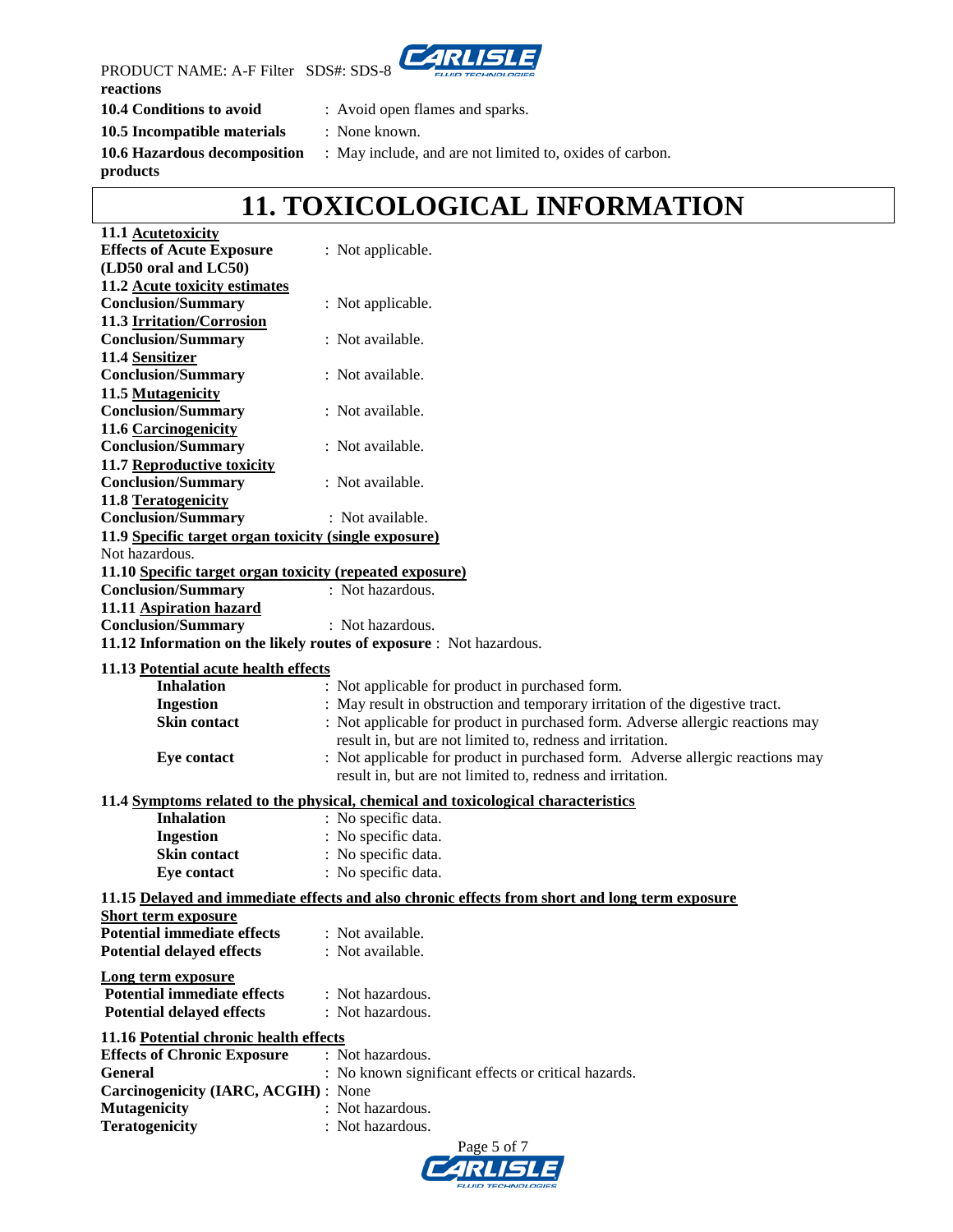ZRI SI

PRODUCT NAME: A-F Filter SDS#: SDS-8<br>Developmental effects : No know **11.17 Other information** : Not available.

: No known significant effects or critical hazards.

**Fertility effects** : No known significant effects or critical hazards.

## **12. ECOLOGICAL INFORMATION**

| 12.1 Toxicity<br>Aquatic<br><b>Conclusion/Summary</b>          | $:$ None known.                                     |
|----------------------------------------------------------------|-----------------------------------------------------|
| <b>12.2 Persistence</b><br><b>Conclusion/Summary</b>           | : Not available.                                    |
| 12.3 Bioaccumulation/Accumulation<br><b>Conclusion/Summary</b> | : Not available.                                    |
| 12.4 Mobility/Persistence in soil<br><b>Conclusion/Summary</b> | : Not available.                                    |
| 12.5 Degradability/Leaching<br><b>Conclusion/Summary</b>       | : Not available.                                    |
| <b>12.6 Environmental Fate</b><br><b>Conclusion/Summary</b>    | : Not available.                                    |
| 12.7 Other adverse effects                                     | : No known significant effects or critical hazards. |

# **13. DISPOSAL CONSIDERATIONS**

The information in this section contains generic advice and guidance. The list of Identified Uses in Section 1 should be consulted for any available use-specific information provided in the Exposure Scenario(s).

**13.1 Waste treatment methods**

| <b>Methods of disposal</b>                   | : Clean filter paper may be discarded as non-hazardous material. Loaded filter paper must be<br>disposed of in the same manner as any paint-laden waste material. Coatings containing regulated<br>chemicals or that have flammable (flash point below $140^{\circ}$ F), toxic and/or corrosive<br>characteristics must be disposed of as hazardous waste through a hazardous waste disposal<br>service. |
|----------------------------------------------|----------------------------------------------------------------------------------------------------------------------------------------------------------------------------------------------------------------------------------------------------------------------------------------------------------------------------------------------------------------------------------------------------------|
| <b>Hazardous</b> waste                       | : Refer to federal, state and local requirements for disposal (OSHA 1910.107, NFPA 33, 40CFR63)<br>parts 260-262, state AQMD and WQMD, local Waste Management Authority).                                                                                                                                                                                                                                |
| 13.2 Packaging<br><b>Methods of disposal</b> | : Clean filter paper packaging may be discarded as non-hazardous material.                                                                                                                                                                                                                                                                                                                               |
| 13.3 Special precautions                     | : None known.                                                                                                                                                                                                                                                                                                                                                                                            |

## **14. TRANSPORT INFORMATION**

|                               | <b>US DOT</b>   | <b>ADR/RID</b>  | <b>IMDG</b>     | <b>IATA</b>     | <b>CAN TDG</b>  |
|-------------------------------|-----------------|-----------------|-----------------|-----------------|-----------------|
| 14.1 UN number                | Not regulated.  | Not regulated.  | Not regulated.  | Not regulated.  | Not regulated.  |
| 14.2 UN proper shipping name  | None.           | None.           | None.           | None.           | None.           |
| 14.3 Transport                | Not restricted. | Not restricted. | Not restricted. | Not restricted. | Not restricted. |
| hazard $class(s)$             |                 |                 |                 |                 |                 |
| 14.4 Packing                  | None.           | None.           | None.           | None.           | None.           |
| group                         |                 |                 |                 |                 |                 |
| 14.5 Environmental hazards    | No.             | No.             | No.             | No.             | No.             |
| 14.6 Special precautions      | Not available.  | Not available.  | Not available.  | Not available.  | Not available.  |
| for user                      |                 |                 |                 |                 |                 |
| <b>Additional information</b> | None.           | None.           | None.           | None.           | None.           |
| 14.7 Transport in bulk        | Not available.  | Not available.  | Not available.  | Not available.  | Not available.  |
| according to Annex II of      |                 |                 |                 |                 |                 |
| <b>MARPOL 73/78 and the</b>   |                 |                 |                 |                 |                 |

**IBC Code**